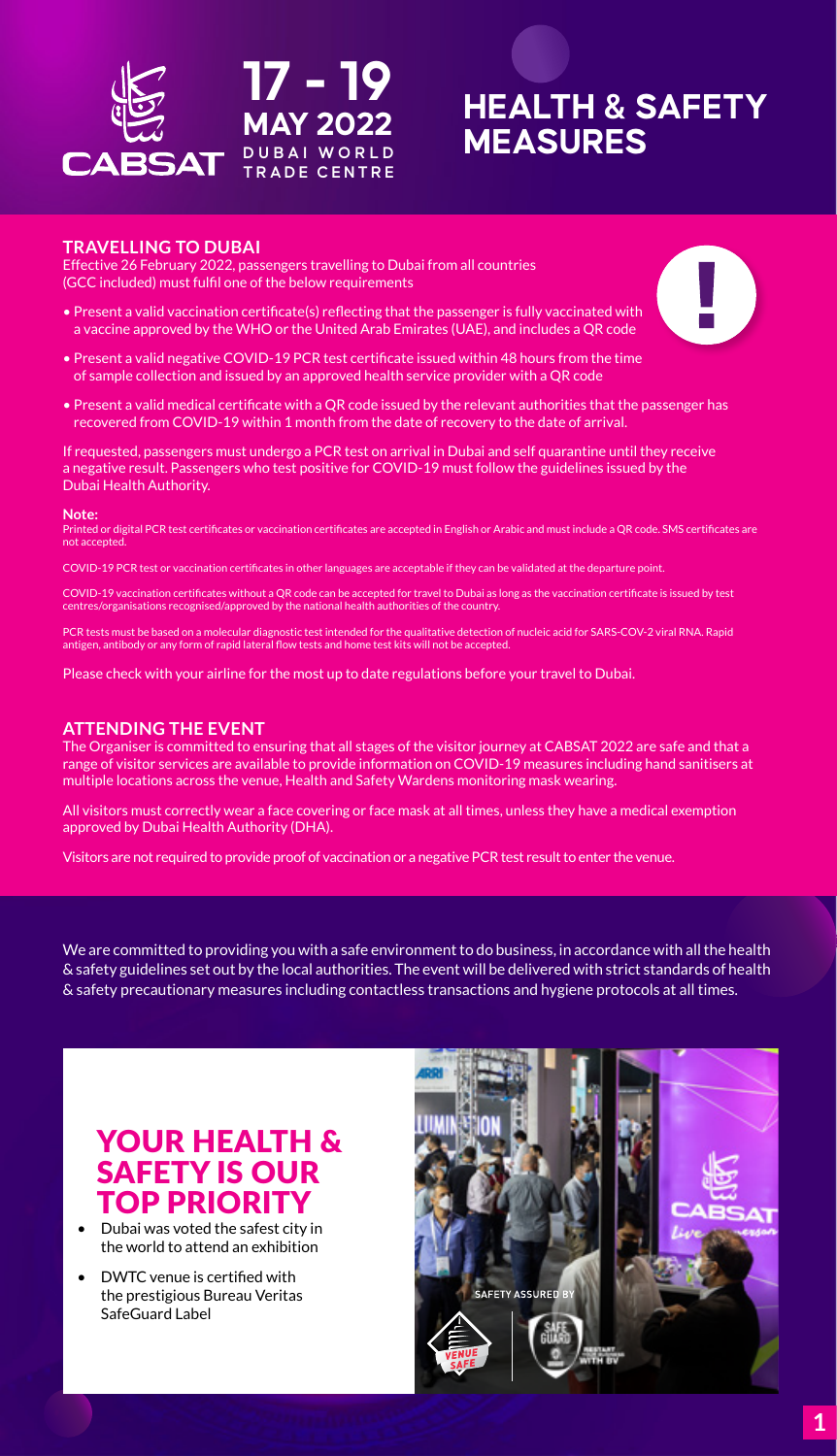## $\left\langle \right\rangle$ **PROVIDING A SAFE ENVIRONMENT TO DO BUSINESS FACE-TO-FACE**

CABSAT 2021 safely welcomed attendees from over **70 countries.**

### **HERE'S A PICTURE GALLERY OF THE EVENT**













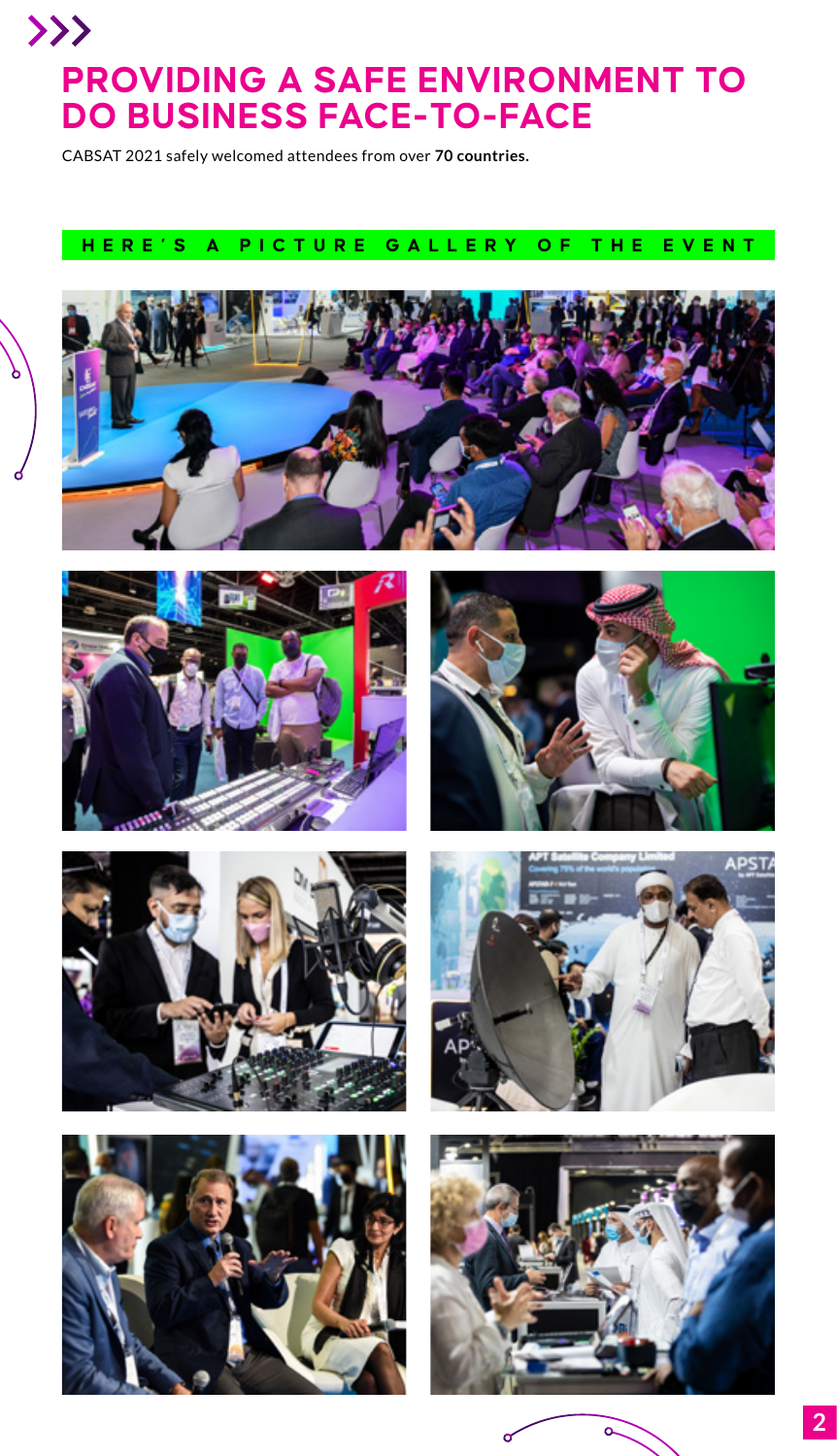# GENERAL GUIDELINES



Pre-Registration with **Print@Home Badges** is strongly encouraged.

Collect lanyard and badge holder onsite Limited Onsite registration available.



 $\gg$ 

Exhibitors will have sanitisers readily available on the stand at all times.



Wearing of masks is mandatory. A penalty of AED 3000 fine may be levied by the goverment authorities for non-compliance.



All products and furniture used for product launches, if any, will be sanitised after every use. Gloves to be readily available if required.



Exhibitors will sanitise high touch points/ areas within their exhibition stand frequently.



Sanitisers are readily available at multiple locations.

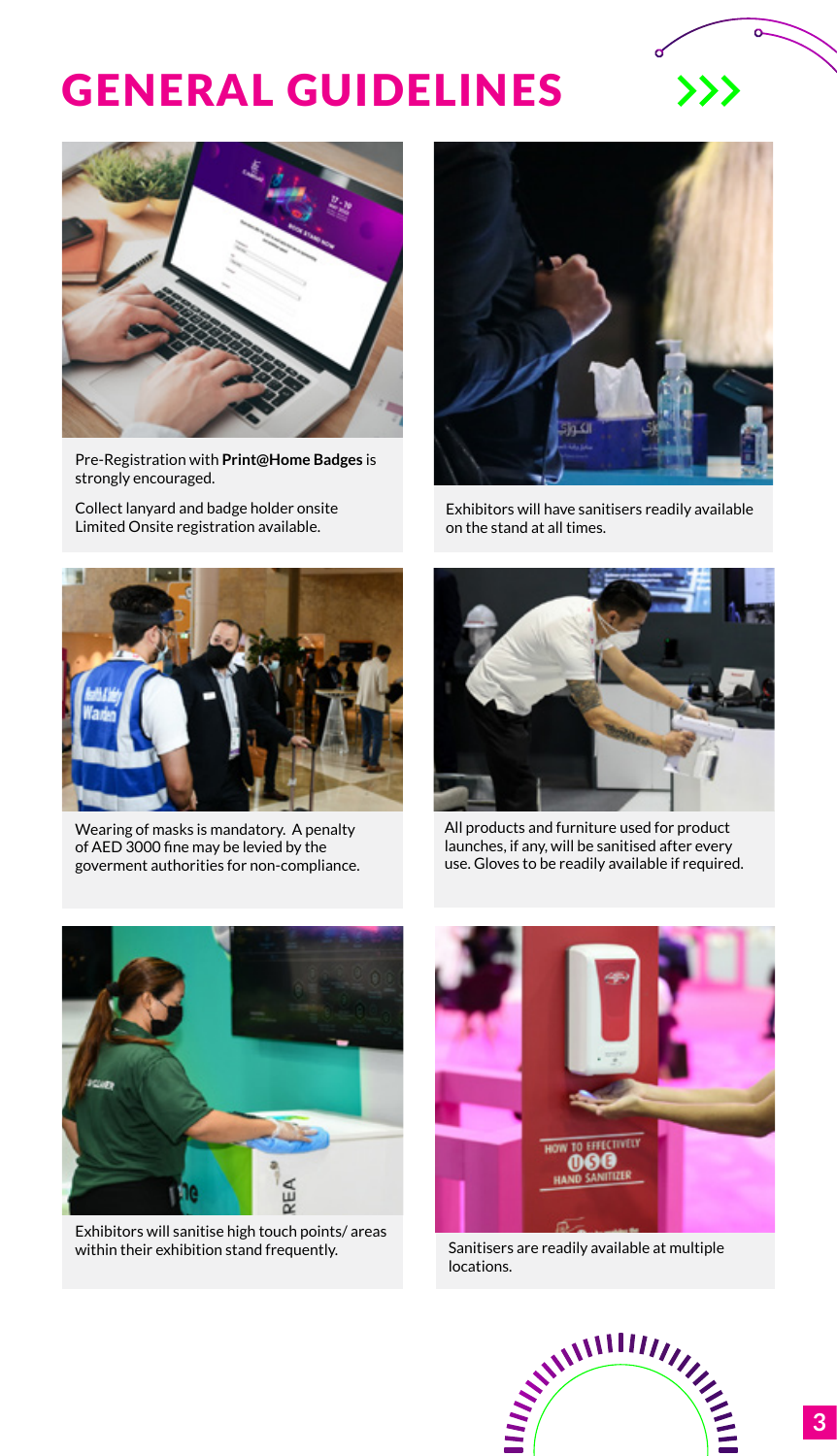# GENERAL GUIDELINES



Health & Safety Wardens will strictly enforce all policies. A penalty of AED 3,000 may be levied by government authorities for non-compliance.



Avoid shaking hands and exchanging business cards.



Food and beverages to be consumed in dedicated F&B areas where masks may be removed when seated.



Buffet permitted. Individually packaged food and beverage items available.



antimicrobial shield and are sanitised regularly.



Air change rate in the halls is 8 times per hour. Air extraction in the halls is prescheduled and all shutter doors will be kept open both before and after the event to assist with air circulation.